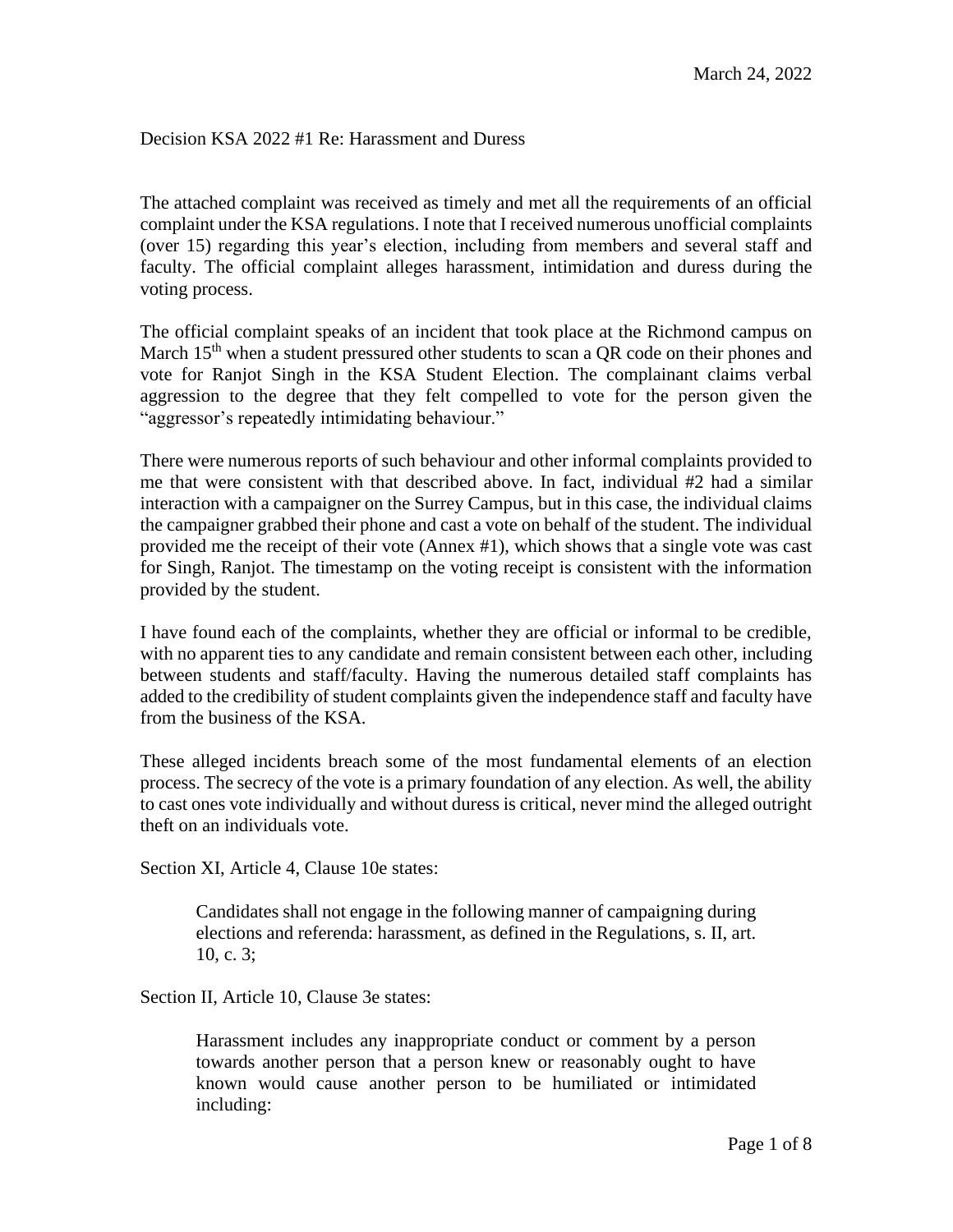$(i)$  ...;

(ii) verbal advances, undue attention, invitations, or physical advances where a reasonable person ought to know that such behaviour is unwelcome;

The campaigning at hand was clearly a violation of this rule.

Section XI, Article 7, Clause 8 states:

The Chief Returning Officer shall take whatever steps necessary to ensure that only eligible voters cast ballots and to ensure that each eligible voter votes only once.

In this case, the electoral officer was not able to ensure of these safeguards given the nature of an online election. However, this onus remains on the voters and candidates as well and clearly the pressure exerted on these members to vote in front of the campaigners, or when the campaigners voted on the members' behalf was beyond any reasonable campaign methodology.

Section XI, Article 4, Clause 9a/b states:

If a candidate seeks to campaign by speaking before a class in a classroom: candidates shall seek permission from the individual faculty members to speak to that … individual faculty member's class before that class begins;

Individual #3 stated that campaigners for Ranjot Singh interrupted their class in the middle of class with the request to speak to the classroom. Numerous staff raised concerns about the candidates or their campaigners interrupting their classes rather than requesting to speak to their classes prior to the start of class. It is not the duty of the instructor to know that interrupting the class is not allowed under the KSA rules and it seems the majority of instructors provided goodwill and allowed campaigners to speak to the class in the middle of class time, though in many cases the instructors cut the campaigners short when they felt uncomfortable with campaigners aggressive request for students to vote right then in there in the presence of the campaigners.

On the balance of probabilities, I find the allegations made in the complaint and supplementary complaints and information provided to me by other students and staff as credible and I don't believe these cases to be isolated. While the incidents may not have been carried out by Ranjot Singh himself, he is responsible for those campaigning on his behalf as well. As well, Mr. Singh has expressed concern that this may have been a conspiracy from his opponent. I have no indication whatsoever that the complainants have any connection to Mr. Singh's opponent and believe they were students and staff that were very frustrated with the aggressive nature of the campaign between the candidates.

Candidates enter into an election process that is a serious matter. By completing a nomination package that includes references to important clauses of the rules and informs prospective candidates to read the bylaws and regulations, the candidates take responsibility understand and follow the rules and regulations.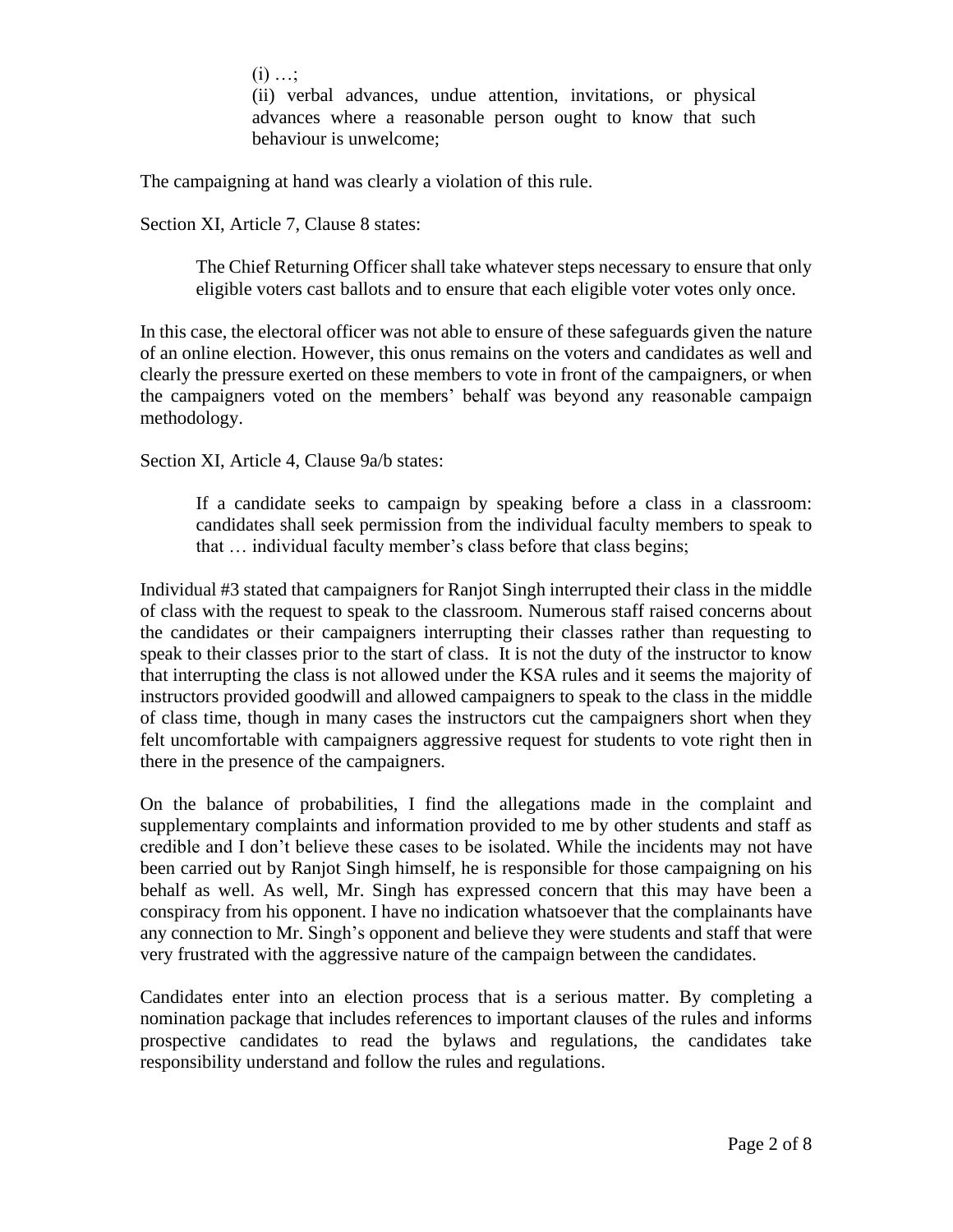Given the above-described harassment, intimidation and duress during the voting process, I have determined that serious violations that erode the trust of the KSA membership took place. As well, significant and unacceptable interruption took place with regard to the conduct of KPU classes. Given this, Ranjot Singh is disqualified from this election.

I note that Mr. Singh has 48 hours from the time they receive this decision to submit an appeal in the manner set forth in Section XI, Article 11 of the KSA regulations. Appeals may be sent to: [complaints@kusa.ca](mailto:complaints@kusa.ca)

 $\chi_{\text{unstr}}$ 

Ron Laufer Chief Returning Officer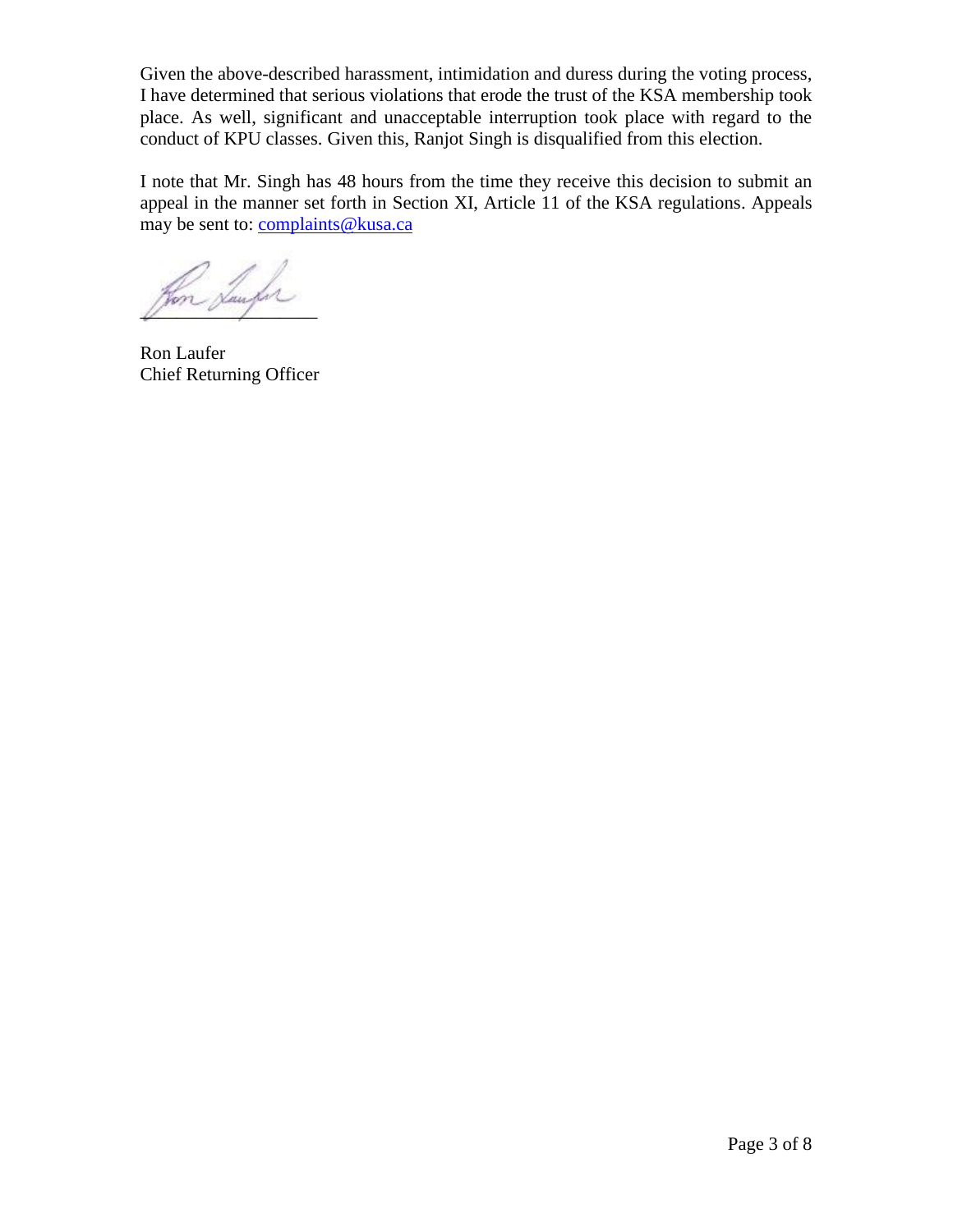## **Appendix 1**

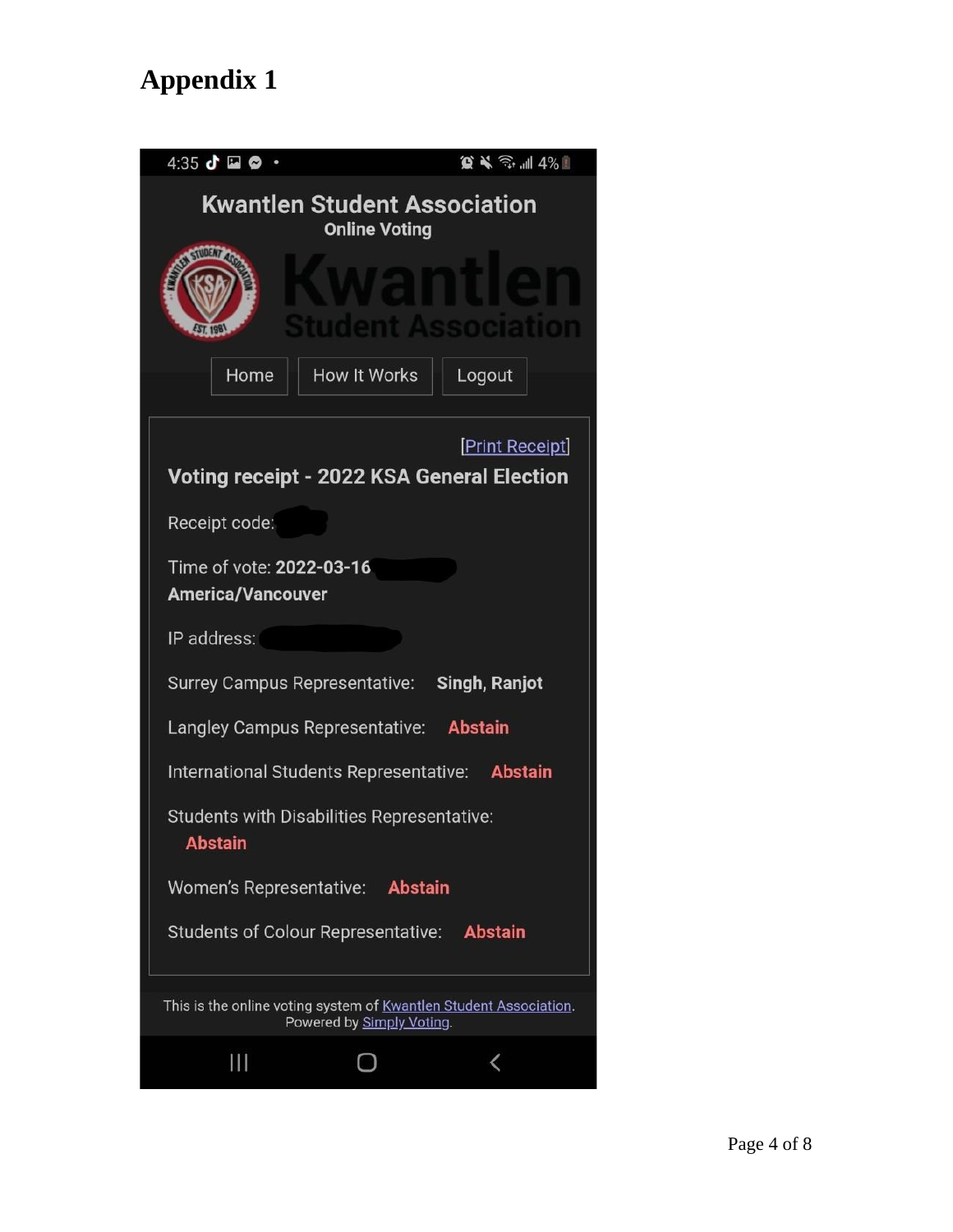## **Official Complaint and most pertinent other unofficial complaints**

**The below emails have been edited to remove means of identifying the complainant and others.**

**From:** Individual #1 (Complaint) **Sent:** Tuesday, March 15, 2022 4:23 PM **To: Subject:** Harassment and Duress in KSA Election Richmond Campus

Dear Kwantlen Student Association,

I would like to report an incident that occurred today at approximately \*\*\*pm on Tuesday, March 15<sup>th</sup> on the Richmond Campus. A student came up to my friend and I while we were trying to get to class and repeatedly pressured us into scanning a QR code, opening our phones and voting for "Singh, Ranjot" in the KSA Student Election.

This individual followed my friend and I from outside the North Entrance of the Richmond Campus to the South staircase inside the building, walking less than a foot behind us the entire distance of the building. When we got on campus, this individual and an accomplice aggressively stated that we take out our phones and vote for "Singh, Ranjot". They repeatedly moved in front of us to prevent us from walking further away from them and looked at our phones to ensure we voted for this "Singh, Ranjot". The verbal aggression towards my friend made my friend feel compelled to vote for the person they were told to because of the aggressor's repeatedly intimidating behaviour. The individual then spelled out the name of the person they wanted us to vote for and once again got extremely close in proximity to my friend and I's faces (less than a foot away). At one point, my friend described this individual as literally looking over their shoulder to carry out the action they asked (voting). We both feel that this incident caused us unnecessary anxiety and discomfort. I believe no student should be subject to this treatment, and especially not on campus coming from people acting on the behalf of a KSA Student Representative Candidate.

Because of this intimidating and borderline verbally violent behaviour from these students enforcing others to vote for "Singh, Ranjot" on his behalf, I believe he should be disqualified from the KSA Student Elections for pressuring and harassing students to vote for him in the KSA Student Election.

I would appreciate an update on what actions can be taken regarding this incident.

Thank you.

Sincerely, \*\*\*\*\*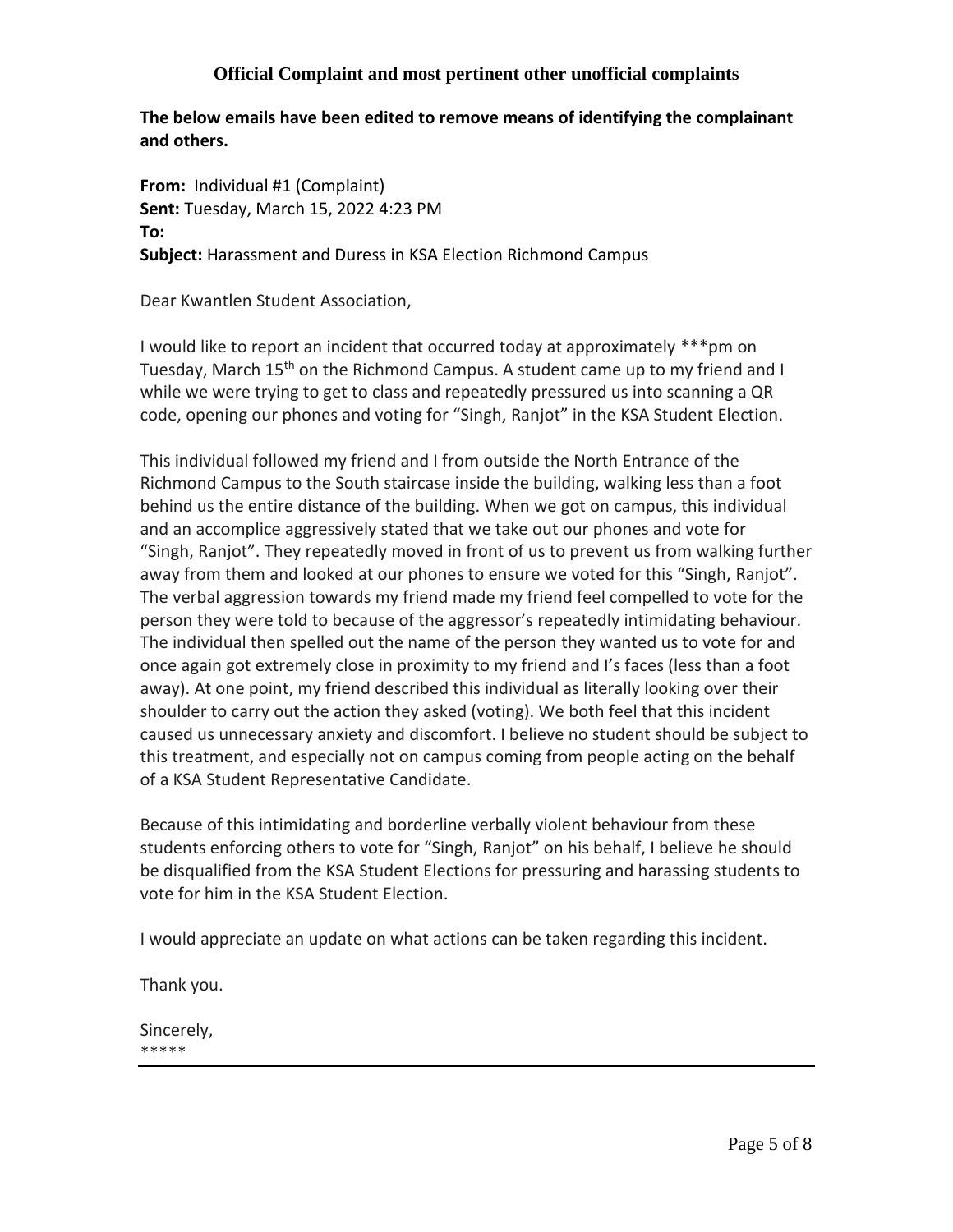**From:** Individual #2 **Sent:** Wednesday, March 16, 2022 5:09 PM **To:** KSA Elections <elections@kusa.ca> **Subject:** To Ron: Unfortunate Situation

Hello,

Today three or four people came to my classroom at the end of class and were determined to get me to vote. While I appreciate the school spirit, they were rather in my face about it and told me that "it was my right to vote". I told them that I had not yet decided, but they were persistent. I felt uncomfortable and decided to leave the room. I was walking back from getting food in the main building when I was approached by another student. They wanted to know if I could speak, I was asked if I had voted yet for this terms election and I said no. They said that they would help show me how to vote. They were slightly less aggressive and so I agreed. They told me to sign in with my KPU credentials and I did. I thought they were going to show me the different sections and my different options but they clicked on a name, quickly scrolled down to the bottom and hit submit. They then quickly turned around and left. It all happened so quick, and I have no idea who I voted for, and I feel slightly violated.

I went to see the professor whose class I just attended. I asked them if it was possible to retract a vote and they said to go talk to someone at KSA. At that time, one of my other professors chimed in, and said that a group of men went to their classroom and said that they were from KSA and wanted to get people to vote, I personally confirmed that they were indeed NOT from KSA.

I was told to email by someone from the KSA office, to maybe see if I could get my vote retracted and to report this issue.

Sincerely, \*\*\*\*

**From:** Individual #2 **Sent:** Thursday, March 17, 2022, 12:12 **To:** KSA Elections <elections@kusa.ca> **Subject:** Re: To Ron: Unfortunate Situation

Hello,

Thank you for replying so quickly. I will attach a screenshot that I took of my receipt.

The first incident occurred in room \*\*\*\*, and the second incident occurred in the lobby (near the automatic doors when entering from the outside courtyard).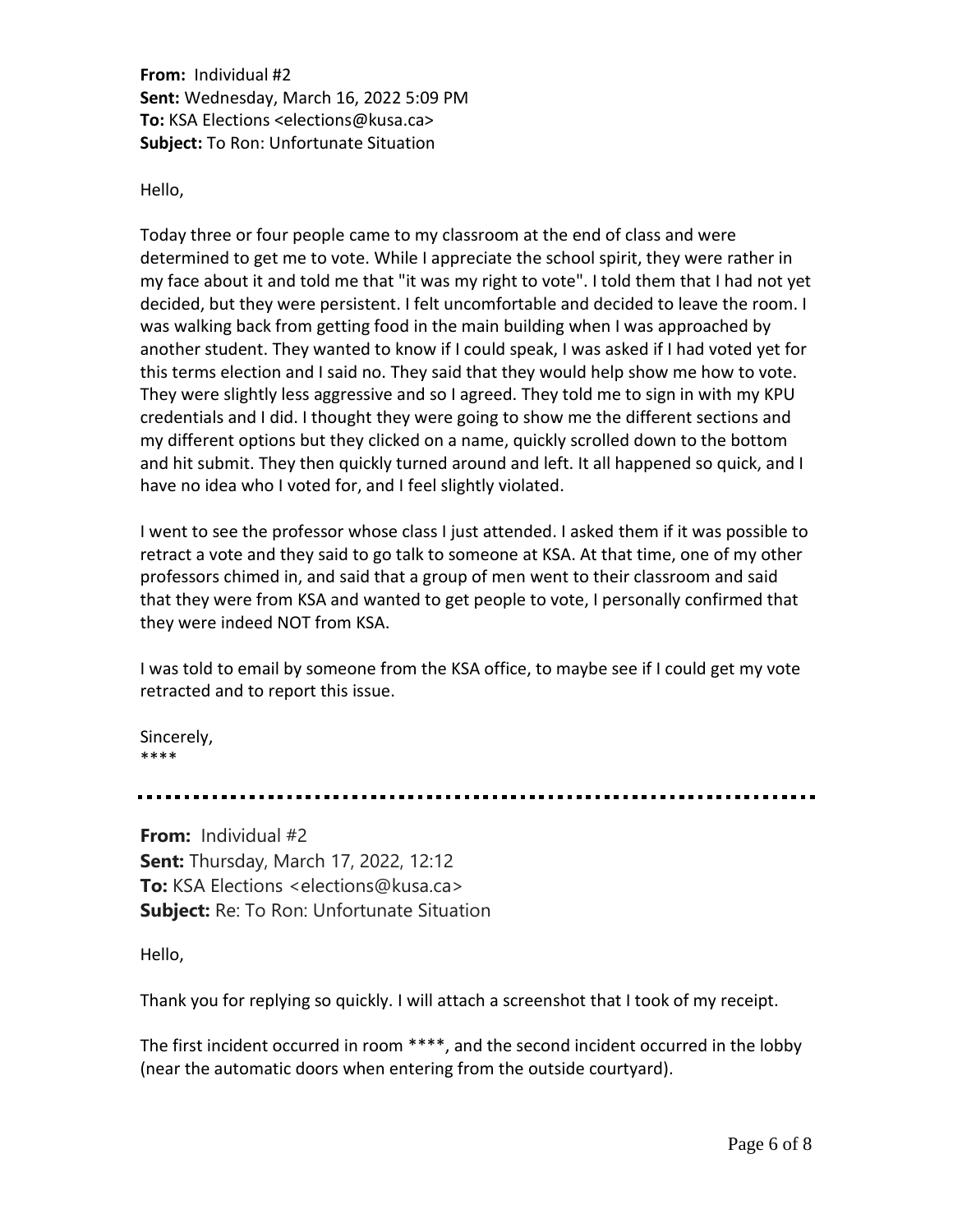The first incident was the one with three or four men in my classroom (room \*\*\*), shortly after the class ended (around \*\*\*\*) and I believe that they were students based on their age (roughly the same age as myself) and familiarity with different classrooms and the layout.

Please let me know if you need any more information.

| Sincerely,<br>****                                                                             |
|------------------------------------------------------------------------------------------------|
| 4:35 ♂ 2 ◎<br>$\mathbf{Q} \leq \mathbb{R}$ $\mathbf{R}$ $\mathbf{R}$                           |
| <b>Kwantlen Student Association</b><br><b>Online Voting</b>                                    |
| 550 M S                                                                                        |
| <b>How It Works</b><br>Home<br>Logout                                                          |
| <b>Print Receipt]</b><br>Voting receipt - 2022 KSA General Election                            |
| Receipt code:                                                                                  |
| Time of vote: 2022-03-16<br><b>America/Vancouver</b>                                           |
| IP address:                                                                                    |
| Surrey Campus Representative: Singh, Ranjot                                                    |
| Langley Campus Representative: Abstain                                                         |
| International Students Representative: Abstain                                                 |
| <b>Students with Disabilities Representative:</b><br><b>Abstain</b>                            |
| Women's Representative: Abstain                                                                |
| Students of Colour Representative: Abstain                                                     |
| This is the online voting system of Kwantlen Student Association.<br>Powered by Simply Voting. |
| Ш                                                                                              |

**From:** Individual #3 **Sent:** Friday, March 18, 2022 12:46 PM **To: Cc: Subject:** KSA Election incident reported by \*\*\*\*